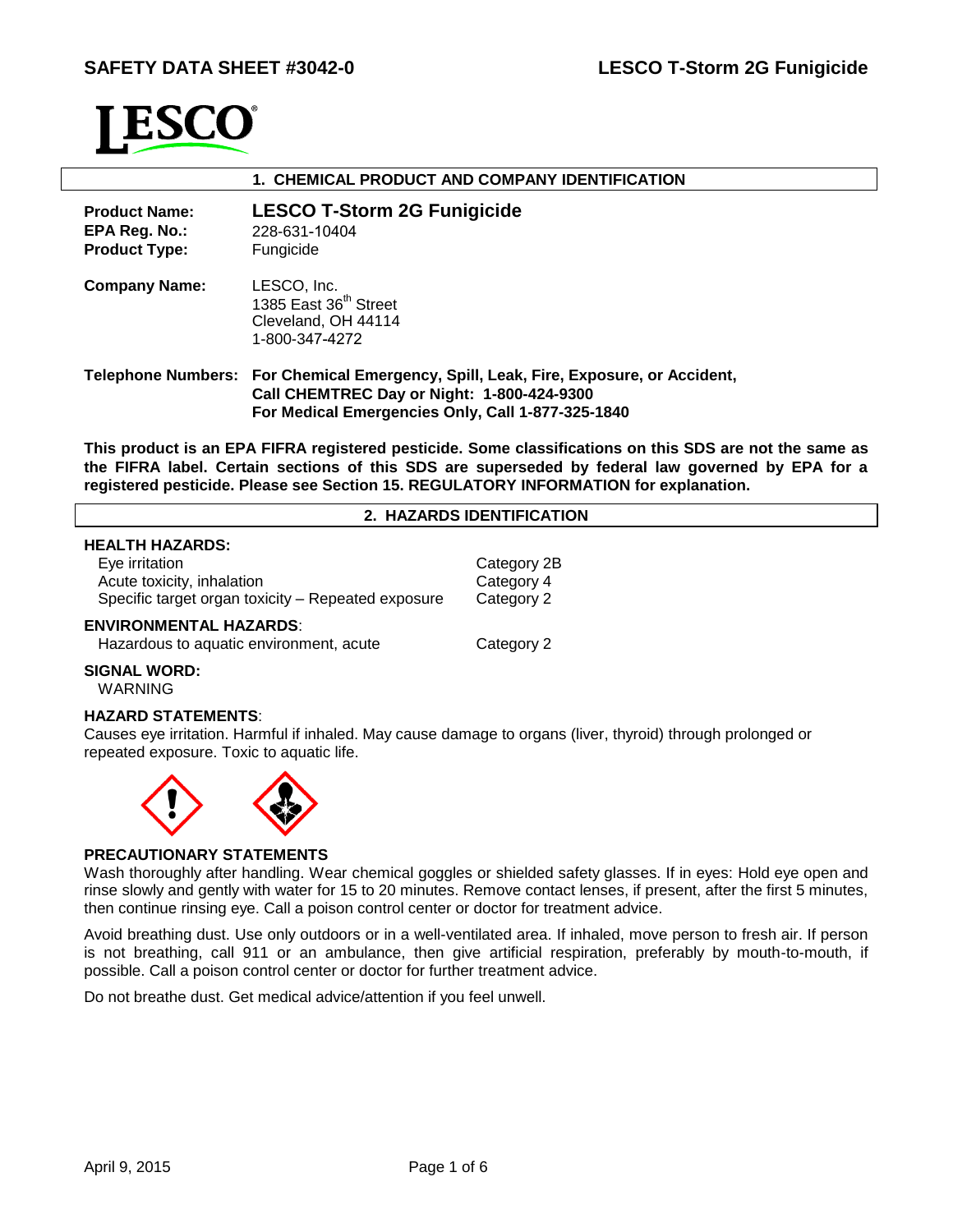#### **3. COMPOSITION / INFORMATION ON INGREDIENTS**

Other Ingredients 97.92

**COMPONENT CAS NO. % BY WEIGHT** Thiophanate-methyl 23564-05-8 2.08

**Synonyms:** T-Methyl; Thiophanate-methyl (dimethyl 4,4'-o-phenylenebis[3-thioallophanate])

# **4. FIRST AID MEASURES**

**If in Eyes:** Hold eye open and rinse slowly and gently with water for 15 to 20 minutes. Remove contact lenses, if present, after the first 5 minutes, then continue rinsing eye. Call a poison control center or doctor for treatment advice.

**If Swallowed:** Call a poison control center or doctor immediately for treatment advice. Have person sip a glass of water if able to swallow. Do not induce vomiting unless told to do so by the poison control center or doctor. Do not give anything by mouth to an unconscious person.

**If on Skin:** Take off contaminated clothing. Rinse skin immediately with plenty of water for 15 to 20 minutes. Call a poison control center or doctor for treatment advice.

**If Inhaled:** Move person to fresh air. If person is not breathing, call 911 or an ambulance, then give artificial respiration, preferably by mouth-to-mouth, if possible. Call a poison control center or doctor for further treatment advice

#### **5. FIRE FIGHTING MEASURES**

**Extinguishing Media:** Recommended for large fires: foam or water spray. Recommended for small fires: dry chemical or carbon dioxide.

**Special Fire Fighting Procedures:** Firefighters should wear NIOSH/MSHA approved self-contained breathing apparatus and full fire-fighting turn out gear. Dike area to prevent runoff and contamination of water sources. Dispose of fire control water later.

**Unusual Fire and Explosion Hazards:** If water is used to fight fire, contain runoff, using dikes to prevent contamination of water supplies. Dispose of fire control water later.

**Hazardous Decomposition Materials (Under Fire Conditions):** May produce oxides of carbon, nitrogen and sulfur.

#### **6. ACCIDENTAL RELEASE MEASURES**

**Personal Precautions:** Wear appropriate protective gear for the situation. See Personal Protection information in Section 8.

**Environmental Precautions:** Prevent material from entering public sewer systems or any waterways. Do not flush to drain. Large spills to soil or similar surfaces may necessitate removal of topsoil. The affected area should be removed and placed in an appropriate container for disposal.

**Methods for Containment:** Dike spill using absorbent or impervious materials such as earth, sand or clay. Collect and contain contaminated absorbent and dike material for disposal.

**Methods for Cleanup and Disposal:** Avoid creation of dusty conditions. If dry, sweep or scoop up material and place into container for disposal. If wet, pump any free liquid into an appropriate closed container. Decontaminate tools and equipment following cleanup. See Section 13: DISPOSAL CONSIDERATIONS for more information.

**Other Information:** Large spills may be reportable to the National Response Center (800-424-8802) and to state and/or local agencies.

# **7. HANDLING AND STORAGE**

# **HANDLING**:

Avoid contact with eyes or clothing. Users should wash hands before eating, drinking, chewing gum, using tobacco, or using the toilet. Remove clothing/Personal Protective Equipment (PPE) immediately if pesticide gets inside. Then wash thoroughly and put on clean clothing. Remove PPE immediately after handling this product. Wash the outside of gloves before removing. As soon as possible, wash thoroughly and change into clean clothing. Keep people and pets out of the area during application. Do not enter or allow others to enter the treated areas until dusts have settled.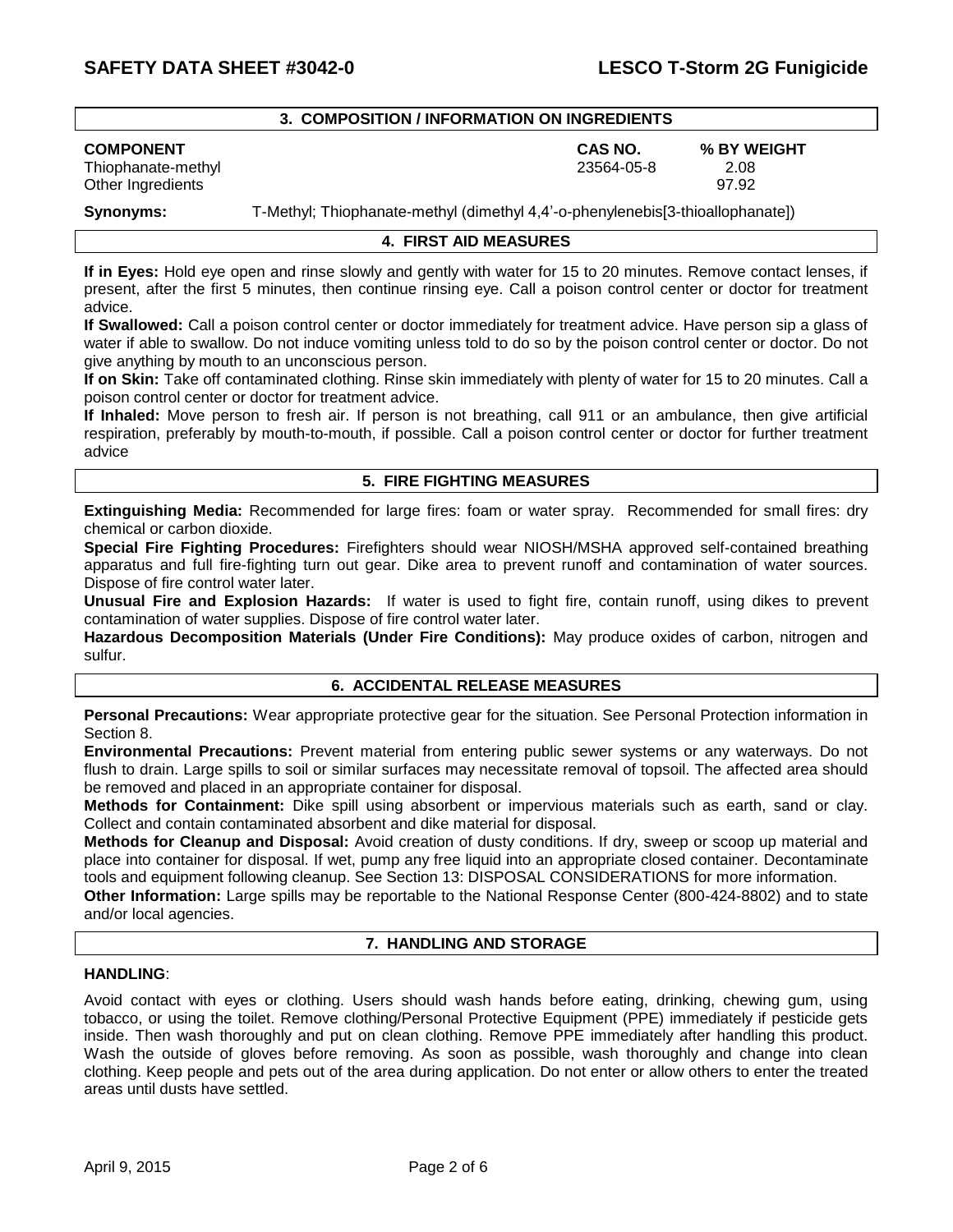# SAFETY DATA SHEET #3042-0 LESCO T-Storm 2G Funigicide

# **STORAGE:**

Store in the original container in a dry, temperature controlled area. Do not store in a manner where crosscontamination with other pesticides, fertilizer, food or feed could occur. If spilled during storage or handling, contain/re-capture spillage and use in accordance with instructions on label or dispose of in accordance with Pesticide Disposal instructions on the label. Do not contaminate water, food, or feed by storage or disposal.

# **8. EXPOSURE CONTROLS / PERSONAL PROTECTION**

# **Engineering Controls:**

Where engineering controls are indicated by specific use conditions or a potential for excessive exposure, use local exhaust ventilation at the point of generation.

#### **Personal Protective Equipment:**

**Eye/Face Protection:** Not normally required. To avoid contact with eyes, wear chemical goggles or shielded safety glasses. An emergency eyewash or water supply should be readily accessible to the work area.

**Skin Protection:** To avoid contact with skin, wear long pants, long-sleeved shirt, shoes plus socks, and chemicalresistant gloves made of any waterproof material such as polyvinyl chloride, nitrile rubber or butyl rubber. An emergency shower or water supply should be readily accessible to the work area.

**Respiratory Protection:** Not normally required. If vapors or mists exceed acceptable levels, wear NIOSH approved air-purifying respirator with cartridges/canisters approved for use against pesticides.

**General Hygiene Considerations:** Personal hygiene is an important work practice exposure control measure and the following general measures should be taken when working with or handling this material: 1) do not store, use and/or consume foods, beverages, tobacco products, or cosmetics in areas where this material is stored; 2) wash hands and face carefully before eating, drinking, using tobacco, applying cosmetics or using the toilet.

#### **Exposure Guidelines:**

|                      | <b>OSHA</b> |             | <b>ACGIH</b> |             |      |
|----------------------|-------------|-------------|--------------|-------------|------|
| Component            | TWA         | <b>STEL</b> | TWA          | <b>STEL</b> | Unit |
| Thiophanate methyl   | ΝE          | NΕ          | NΕ           | NΕ          |      |
| NE - Not Ectablished |             |             |              |             |      |

NE = Not Established

# **9. PHYSICAL AND CHEMICAL PROPERTIES**

| Appearance:                                   | Off-white colored granules |
|-----------------------------------------------|----------------------------|
| Odor:                                         | No data available          |
| Odor threshold:                               | No data available          |
| pH:                                           | 5-6 (1% solution)          |
| <b>Melting point/freezing point:</b>          | No data available          |
| Initial boiling point and boiling range       | No data available          |
| <b>Flash point:</b>                           | Not applicable             |
| <b>Evaporation rate:</b>                      | No data available          |
| Flammability (solid, gas):                    | No data available          |
| Upper/lower flammability or explosive limits: | No data available          |
| Vapor pressure:                               | No data available          |
| Vapor density:                                | No data available          |
| <b>Relative density:</b>                      | $0.489$ g/ml (tapped)      |
| Solubility(ies):                              | Negligible                 |
| Partition coefficient: n-octanol/water:       | No data available          |
| <b>Autoignition temperature:</b>              | No data available          |
| <b>Decomposition temperature:</b>             | No data available          |
| <b>Viscosity:</b>                             | No data available          |

**Note:** Physical data are typical values, but may vary from sample to sample. A typical value should not be construed as a guaranteed analysis or as a specification.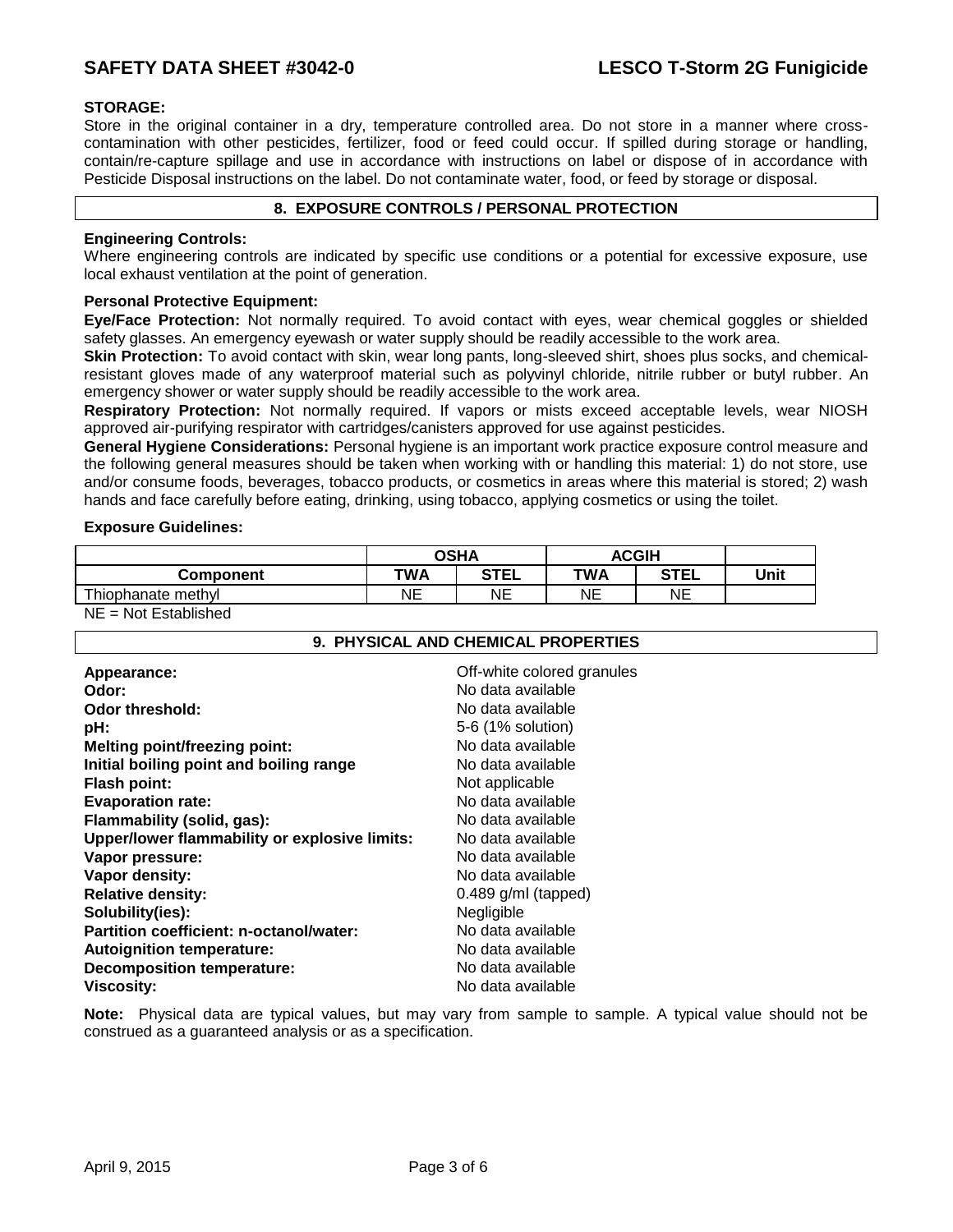# **10. STABILITY AND REACTIVITY**

**Chemical Stability:** This material is stable under normal handling and storage conditions.

**Conditions to Avoid:** Excessive heat. Do not store near heat or flame.

**Incompatible Materials:** Strong oxidizing agents: bases and acids.

**Hazardous Decomposition Products:** Under fire conditions may produce oxides of carbon, nitrogen and sulfur. **Hazardous Reactions:** Hazardous polymerization will not occur.

#### **11. TOXICOLOGICAL INFORMATION**

**Potential Health Effects:**

**Likely Routes of Exposure:** Inhalation, ingestion, eye and skin contact.

**Eye Contact:** Mildly irritating based on toxicity studies.

**Skin Contact:** Minimally toxic and slightly irritating based on toxicity studies.

**Ingestion:** Slightly toxic if ingested based on toxicity studies.

**Inhalation:** Low inhalation toxicity based on toxicity studies.

**Medical Conditions Aggravated by Exposure:** Inhalation of product may aggravate existing chronic respiratory problems such as asthma, emphysema or bronchitis. Skin contact may aggravate existing skin disease.

#### **Toxicological Data:**

Data from laboratory studies on this product are summarized below:

**Oral:** Rat  $LD_{50}$ :  $>5,000$  mg/kg (female)

**Dermal:** Rat  $LD_{50}$ :  $>5,000$  mg/kg

**Inhalation:** Rat 4-hr  $LC_{50}$ : >2.11 mg/L

**Eye Irritation:** Rabbit: Mildly irritating

**Skin Irritation: Rabbit: Non irritating** 

**Skin Sensitization:** Not a contact sensitizer in guinea pigs following repeated skin exposure.

**Subchronic (Target Organ) Effects:** Repeated overexposure to thiophanate methyl may cause mild anemia and affect the liver and thyroid.

**Carcinogenicity / Chronic Health Effects:** Prolonged overexposure to thiophanate methyl may affect the liver and thyroid. Thiophanate methyl produced dose-dependent increases in benign liver tumors in mice and thyroid tumors in rats.

**Reproductive Toxicity:** Thiophanate methyl did not cause reproductive toxicity in multi-generation studies in rats. **Developmental Toxicity:** In a rabbit study with thiophanate methyl, slight skeletal variations and decreased fetal weights were observed at doses that were also toxic to mother animals.

**Genotoxicity:** There have been some positive and some negative studies, but the weight of evidence is that thiophanate methyl is not mutagenic.

**Assessment Carcinogenicity:** None listed with ACGIH, IARC, NTP or OSHA.

# **12. ECOLOGICAL INFORMATION**

#### **Environmental Hazards:**

Runoff from treated areas may be hazardous to aquatic organisms in neighboring areas.

# **Ecotoxicity:**

Data on Thiophanate Methyl Technical:

| $>41$ ppm |
|-----------|
| 8.3 ppm   |
| 5.4 ppm   |
| $1.1$ ppm |
|           |

m Bobwhite Quail 8-day Dietary  $LC_{50}$ :  $>10,000$  ppm m Mallard Duck Oral LD $_{50}$ : 4,640 mg/kg m  $48$ -hour Honey Bee Contact LD<sub>50</sub>:  $>100 \mu q/bee$ 

# **Environmental Fate:**

Thiophanate methyl degrades primarily to MBC whether on foliage, in soil or in water in a matter of days. Both photolysis and hydrolysis are important routes of degradation. MBC is microbially degraded, but stable to aqueous photodegradation, stable to hydrolysis at pH values ranging from 5 to 7 and stable to soil photolysis. Metabolism under aerobic and anaerobic conditions in both soil and water proceeds at a slow rate. Under application conditions, average half-lives are about 20 to 50 days, but may be as short as a few days with repeated use.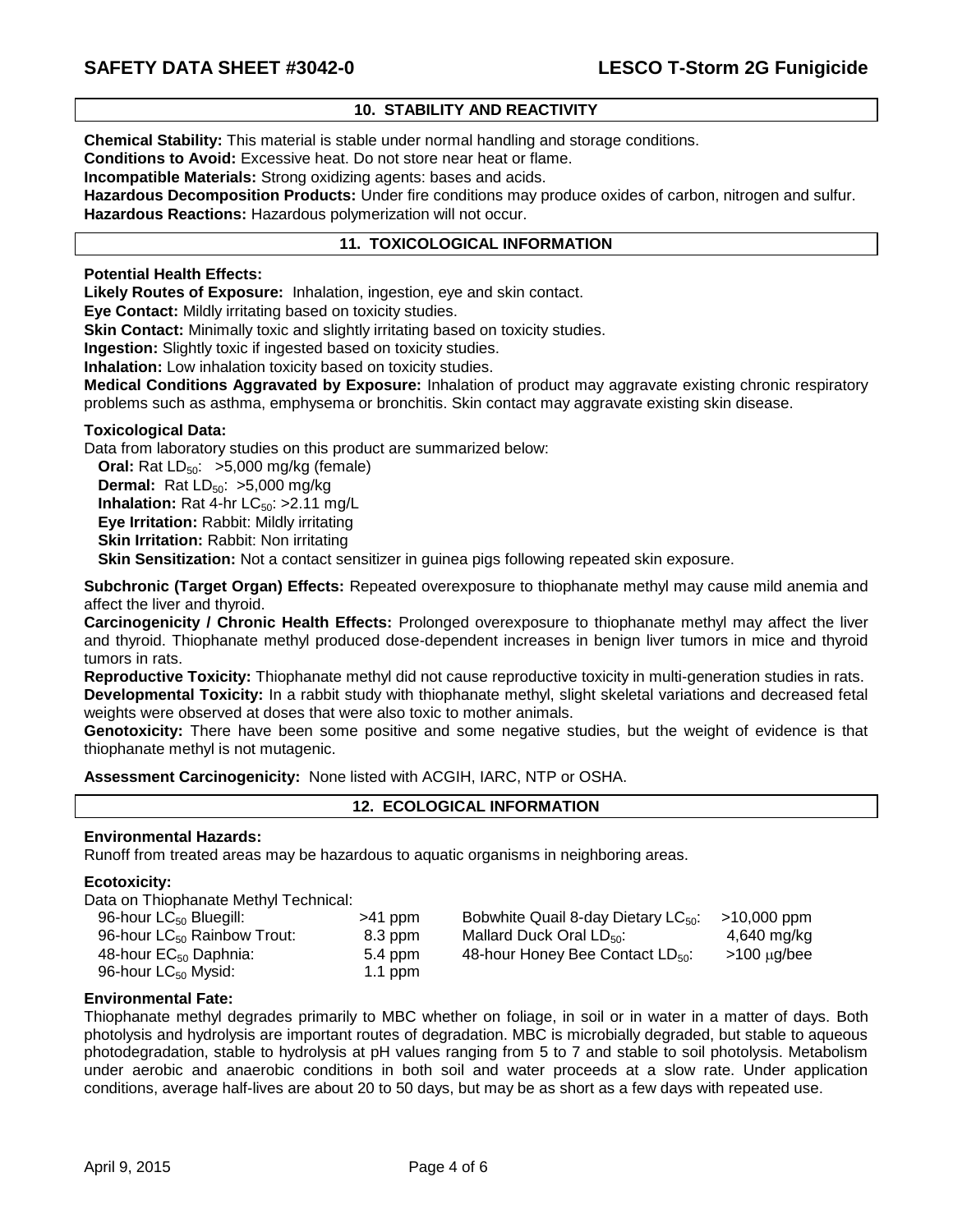# **13. DISPOSAL CONSIDERATIONS**

# **Waste Disposal Method:**

Pesticide wastes are toxic. Improper disposal of excess pesticide, spray mixture, or rinsate is a violation of Federal law. If these wastes cannot be used according to label instructions, contact your State Pesticide or Environmental Control Agency, or the Hazardous Waste representative at the nearest EPA Regional Office for guidance.

#### **Container Handling and Disposal:**

#### **Homeowner**

If empty: Do not reuse this container. Place in trash or offer for recycling if available.

If partly filled: Call your local solid waste agency for disposal instructions. Never place unused product down any indoor or outdoor drain.

# **Commercial**

Nonrefillable container. **DO NOT** reuse or refill this container. Completely empty container into application equipment. Then offer for recycling if available, or place empty container in trash.

# **14. TRANSPORTATION INFORMATION**

Follow the precautions indicated in Section 7: HANDLING AND STORAGE of this SDS.

#### **DOT**

#### **< 480 pounds per completed package**

Non Regulated

#### **≥ 480 pounds but < 882 pounds per completed package**

UN 3077, Environmentally hazardous substances, solid n.o.s., 9, III, (thiophanate-methyl), RQ

#### **≥ 882 pounds per completed package**

UN 3077, Environmentally hazardous substances, solid, n.o.s., 9, III, (thiophanate-methyl), Marine Pollutant, RQ

#### **IMDG**

UN 3077, Environmentally hazardous substances, solid, n.o.s., 9, III, (thiophanate-methyl), Marine Pollutant

#### **IATA**

Non Regulated

# **15. REGULATORY INFORMATION**

# **EPA FIFRA INFORMATION**

This chemical is a pesticide product registered by the United States Environmental Protection Agency and is subject to certain labeling requirements under federal pesticide law. These requirements differ from the classification criteria and hazard information required for safety data sheets (SDS), and for workplace labels of non-pesticide chemicals. The hazard information required on the pesticide label is reproduced below. The pesticide label also includes other important information, including directions for use.

CAUTION. Causes moderate eye irritation. Harmful if swallowed. Avoid contact with eyes or clothing.

# **U.S. FEDERAL REGULATIONS**

**TSCA Inventory:** This product is exempted from TSCA because it is solely for FIFRA regulated use.

#### **SARA Hazard Notification/Reporting:**

**Hazard Categories Under Criteria of SARA Title III Rules (40 CFR Part 370.66):** Immediate

#### **Section 313 Toxic Chemical(s):**

Thiophanate Methyl (CAS No. 23564-05-8) - 2.08% by weight in product.

# **Reportable Quantity (RQ) under U.S. CERCLA:**

Thiophanate Methyl (CAS No. 23564-05-8) - 10 pounds